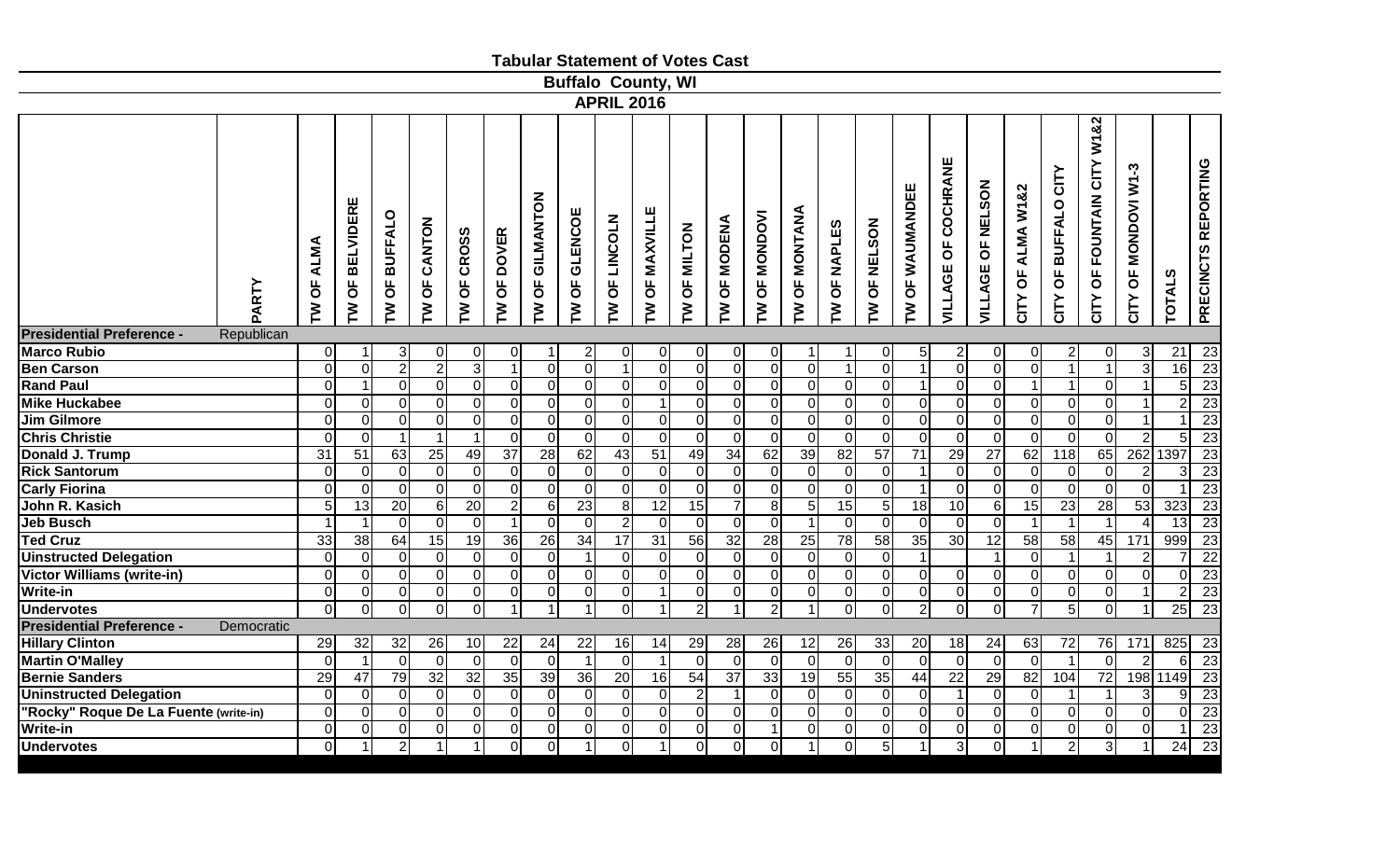|                                          |       |                                               |                                              |                                       |                  |                |                                                |                     |                                       | <b>Tabular Statement of Votes Cast</b> |                  |                               |                       |                                       |                            |                       |                                      |                   |                            |                             |                      |                         |                                                        |                                                        |                 |                     |
|------------------------------------------|-------|-----------------------------------------------|----------------------------------------------|---------------------------------------|------------------|----------------|------------------------------------------------|---------------------|---------------------------------------|----------------------------------------|------------------|-------------------------------|-----------------------|---------------------------------------|----------------------------|-----------------------|--------------------------------------|-------------------|----------------------------|-----------------------------|----------------------|-------------------------|--------------------------------------------------------|--------------------------------------------------------|-----------------|---------------------|
|                                          |       |                                               |                                              |                                       |                  |                |                                                |                     |                                       | <b>Buffalo County, WI</b>              |                  |                               |                       |                                       |                            |                       |                                      |                   |                            |                             |                      |                         |                                                        |                                                        |                 |                     |
|                                          |       |                                               |                                              |                                       |                  |                |                                                |                     |                                       | <b>APRIL 2016</b>                      |                  |                               |                       |                                       |                            |                       |                                      |                   |                            |                             |                      |                         |                                                        |                                                        |                 |                     |
|                                          | PARTY | <b>ALMA</b><br>$\overline{6}$<br>$\mathbf{r}$ | <b>BELVIDERE</b><br>$\overline{\sigma}$<br>≧ | <b>BUFFALO</b><br>$\overline{6}$<br>N | CANTON<br>Ъ<br>ξ | OF CROSS<br>ξ  | <b>DOVER</b><br>$\overline{6}$<br>$\mathbf{M}$ | GILMANTON<br>Ъ<br>ξ | <b>GLENCOE</b><br>$\overline{6}$<br>ξ | LINCOLN<br>$\overline{6}$<br>ξ         | OF MAXVILLE<br>ξ | OF MILTON<br>$\sum_{i=1}^{n}$ | <b>OF MODENA</b><br>ξ | <b>MONDOVI</b><br>$\overline{6}$<br>Σ | OF MONTANA<br>$\mathbf{M}$ | <b>OF NAPLES</b><br>ξ | <b>NELSON</b><br>$\overline{6}$<br>ξ | OF WAUMANDEE<br>ξ | <b>VILLAGE OF COCHRANE</b> | <b>OF NELSON</b><br>VILLAGE | OF ALMA W1&2<br>CITY | OF BUFFALO CITY<br>CITY | CITY W1&2<br><b>FOUNTAIN</b><br>$\overline{6}$<br>CITY | <b>MONDOVI W1-3</b><br>$\overline{\mathbf{5}}$<br>CITY | <b>TOTALS</b>   | PRECINCTS REPORTING |
| <b>Justice of the Supreme Court</b>      |       |                                               |                                              |                                       |                  |                |                                                |                     |                                       |                                        |                  |                               |                       |                                       |                            |                       |                                      |                   |                            |                             |                      |                         |                                                        |                                                        |                 |                     |
| JoAnne F. Kloppenburg                    |       | 58                                            | 78                                           | 113                                   | 55               | 43             | 52                                             | $\overline{57}$     | 67                                    | 46                                     | $\overline{36}$  | 81                            | 65                    | 56                                    | 26                         | 103                   | 86                                   | 64                | 53                         | 51                          | 139                  | 178                     | $\overline{131}$                                       | 407                                                    | 2045            | 23                  |
| Rebecca G. Bradley                       |       | 58                                            | 101                                          | 139                                   | 49               | 87             | 75                                             | 60                  | 117                                   | 58                                     | 87               | $\overline{111}$              | 68                    | 98                                    | 78                         | 147                   | 101                                  | 125               | 59                         | 44                          | 127                  | 186                     | 148                                                    |                                                        | 434 2557        | 23                  |
| Write-Ins                                |       | $\Omega$                                      | $\overline{0}$                               | $\overline{1}$                        | 0                | $\overline{0}$ | 0                                              | $\overline{0}$      | $\overline{O}$                        | 0                                      | $\mathbf{1}$     | $\Omega$                      | 0                     | $\mathbf 0$                           | $\overline{0}$             |                       | 0                                    | 0                 | $\overline{0}$             | $\overline{0}$              | $\overline{0}$       | $\overline{O}$          | $\overline{2}$                                         | $\vert$                                                | 9               | $\overline{23}$     |
| <b>Undervotes</b>                        |       | 12                                            | 10                                           | 13                                    | $\overline{4}$   | $\overline{5}$ | 88                                             | 8 <sup>°</sup>      | $5 \overline{1}$                      | $\boldsymbol{\varDelta}$               | $\overline{4}$   | 15                            | $\overline{5}$        | $\overline{7}$                        | $\overline{2}$             | $\overline{\infty}$   | $\overline{7}$                       | $\overline{12}$   | $\overline{8}$             | $\overline{6}$              | $\overline{24}$      | 32                      | 13                                                     | 58                                                     | 350             | $\overline{23}$     |
| <b>Court of Appeals Judge District 3</b> |       |                                               |                                              |                                       |                  |                |                                                |                     |                                       |                                        |                  |                               |                       |                                       |                            |                       |                                      |                   |                            |                             |                      |                         |                                                        |                                                        |                 |                     |
| Thomas M. Hruz                           |       | 85                                            | 137                                          | 171                                   | 80               | 103            | 103                                            | 91                  | 131                                   | 81                                     | 96               | 142                           | 93                    | 127                                   | 75                         | 204                   | 152                                  | 141               | $\overline{87}$            | 77                          | 204                  | 295                     | 198                                                    |                                                        | 609 3482 23     |                     |
| Write-Ins                                |       |                                               | $\overline{0}$                               | $\overline{2}$                        | - Ol             | $\mathbf 1$    | - 0 I                                          | $\Omega$            | $\overline{0}$                        | 0                                      | $\mathbf 0$      | $\overline{0}$                | $\overline{1}$        | $\mathbf 0$                           | $\Omega$                   | 0                     | $\overline{0}$                       | - Ol              | $\overline{0}$             | $\overline{1}$              | $\Omega$             | $\mathbf 1$             | $\overline{1}$                                         | 5 <sub>l</sub>                                         |                 | $13 \quad 23$       |
| <b>Undervotes</b>                        |       | 42                                            | 52                                           | 93                                    | $\overline{28}$  | 31             | 32                                             | 34                  | 58                                    | $\overline{27}$                        | 32               | 65                            | 40                    | 32                                    | $\overline{31}$            | 55                    | 42                                   | $\overline{60}$   | 33                         | 15                          | 86                   | 100                     | 95                                                     |                                                        | 289 1372 23     |                     |
|                                          |       |                                               |                                              |                                       |                  |                |                                                |                     |                                       |                                        |                  |                               |                       |                                       |                            |                       |                                      |                   |                            |                             |                      |                         |                                                        |                                                        |                 |                     |
| <b>County Board of Supervisors</b>       |       |                                               |                                              |                                       |                  |                |                                                |                     |                                       |                                        |                  |                               |                       |                                       |                            |                       |                                      |                   |                            |                             |                      |                         |                                                        |                                                        |                 |                     |
| <b>District 1</b>                        |       |                                               |                                              |                                       |                  |                |                                                |                     |                                       |                                        |                  |                               |                       |                                       |                            |                       |                                      |                   |                            |                             |                      |                         |                                                        |                                                        |                 |                     |
| Bernard J. Brunkow                       |       |                                               |                                              |                                       |                  |                |                                                |                     |                                       |                                        |                  |                               |                       |                                       |                            |                       | 175                                  |                   |                            | 93                          |                      |                         |                                                        |                                                        | 268             | 2                   |
| Write-Ins                                |       |                                               |                                              |                                       |                  |                |                                                |                     |                                       |                                        |                  |                               |                       |                                       |                            |                       | $\overline{0}$                       |                   |                            | $\mathbf{1}$                |                      |                         |                                                        |                                                        |                 | $\overline{2}$      |
| <b>Undervotes</b>                        |       |                                               |                                              |                                       |                  |                |                                                |                     |                                       |                                        |                  |                               |                       |                                       |                            |                       | 19                                   |                   |                            | 3                           |                      |                         |                                                        |                                                        | $\overline{22}$ | $\overline{2}$      |
| District 2                               |       |                                               |                                              |                                       |                  |                |                                                |                     |                                       |                                        |                  |                               |                       |                                       |                            |                       |                                      |                   |                            |                             |                      |                         |                                                        |                                                        |                 |                     |
| Jerec K. Dorschner                       |       |                                               |                                              |                                       | 88               |                |                                                |                     |                                       |                                        | 105              |                               |                       | 141                                   |                            |                       |                                      |                   |                            |                             |                      |                         |                                                        |                                                        | 334             | 3                   |
| Write-Ins                                |       |                                               |                                              |                                       | $\Omega$         |                |                                                |                     |                                       |                                        | $\mathbf 0$      |                               |                       | $\overline{0}$                        |                            |                       |                                      |                   |                            |                             |                      |                         |                                                        |                                                        | $\overline{0}$  | $\mathbf{3}$        |
| <b>Undervotes</b>                        |       |                                               |                                              |                                       | 20               |                |                                                |                     |                                       |                                        | 23               |                               |                       | 18                                    |                            |                       |                                      |                   |                            |                             |                      |                         |                                                        |                                                        | 61              | 3                   |
| District 3                               |       |                                               |                                              |                                       |                  |                |                                                |                     |                                       |                                        |                  |                               |                       |                                       |                            |                       |                                      |                   |                            |                             |                      |                         |                                                        |                                                        |                 |                     |
| Lou Anne Roby                            |       |                                               |                                              |                                       |                  |                | 106                                            |                     |                                       |                                        |                  |                               |                       |                                       |                            | 199                   |                                      |                   |                            |                             |                      |                         |                                                        |                                                        | 305             | $\overline{2}$      |
| Write-Ins                                |       |                                               |                                              |                                       |                  |                | $\overline{2}$                                 |                     |                                       |                                        |                  |                               |                       |                                       |                            | 8                     |                                      |                   |                            |                             |                      |                         |                                                        |                                                        | 10              | $\mathbf{2}$        |
| <b>Undervotes</b>                        |       |                                               |                                              |                                       |                  |                | $\overline{28}$                                |                     |                                       |                                        |                  |                               |                       |                                       |                            | 52                    |                                      |                   |                            |                             |                      |                         |                                                        |                                                        | 80              | $\overline{2}$      |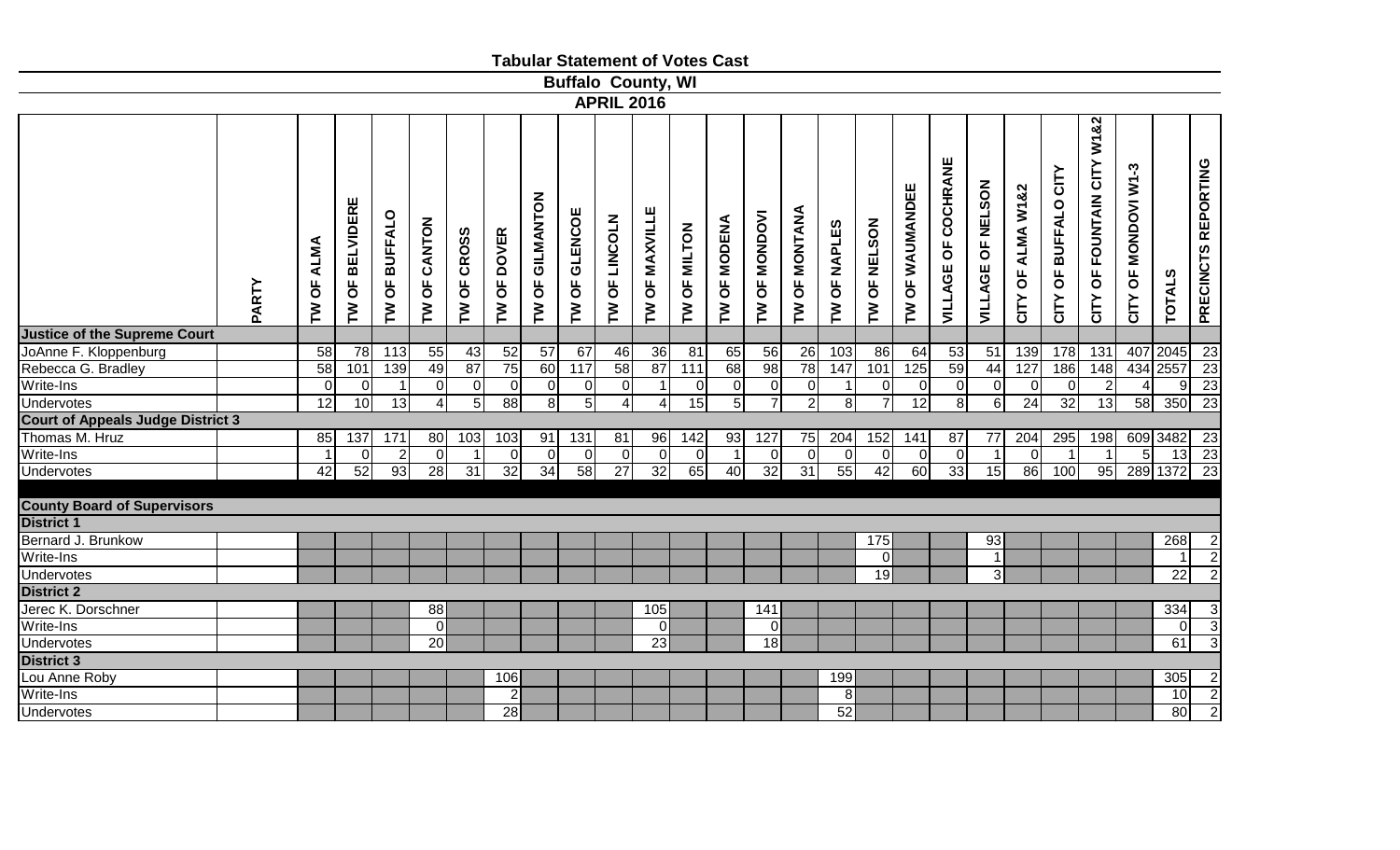|                          |            |                                                                                  |                               |                    |               |                        |                      |                           |                |              | <b>Tabular Statement of Votes Cast</b> |                        |                        |                |                     |                 |                            |                   |                   |                      |                                     |                      |                  |                     |
|--------------------------|------------|----------------------------------------------------------------------------------|-------------------------------|--------------------|---------------|------------------------|----------------------|---------------------------|----------------|--------------|----------------------------------------|------------------------|------------------------|----------------|---------------------|-----------------|----------------------------|-------------------|-------------------|----------------------|-------------------------------------|----------------------|------------------|---------------------|
|                          |            |                                                                                  |                               |                    |               |                        |                      | <b>Buffalo County, WI</b> |                |              |                                        |                        |                        |                |                     |                 |                            |                   |                   |                      |                                     |                      |                  |                     |
|                          |            |                                                                                  |                               |                    |               |                        |                      | <b>APRIL 2016</b>         |                |              |                                        |                        |                        |                |                     |                 |                            |                   |                   |                      |                                     |                      |                  |                     |
| PARTY                    | TW OF ALMA | <b>BELVIDERE</b><br><b>BUFFALO</b><br>$\overline{5}$<br>$\overline{5}$<br>M<br>ξ | OF CANTON<br>$\sum_{i=1}^{n}$ | OF CROSS<br>$\geq$ | OF DOVER<br>M | OF GILMANTON<br>$\geq$ | OF GLENCOE<br>$\geq$ | OF LINCOLN<br>M           | TW OF MAXVILLE | TW OF MILTON | OF MODENA<br>$\mathbf{r}$              | <b>OF MONDOVI</b><br>M | <b>OF MONTANA</b><br>ξ | OF NAPLES<br>ξ | <b>TW OF NELSON</b> | TW OF WAUMANDEE | <b>VILLAGE OF COCHRANE</b> | VILLAGE OF NELSON | CITY OF ALMA W1&2 | CITY OF BUFFALO CITY | W1&2<br>CITY<br>OF FOUNTAIN<br>CITY | CITY OF MONDOVI W1-3 | <b>TOTALS</b>    | PRECINCTS REPORTING |
| <b>District 4</b>        |            |                                                                                  |                               |                    |               |                        |                      |                           |                |              |                                        |                        |                        |                |                     |                 |                            |                   |                   |                      |                                     |                      |                  |                     |
| Donald A. Hillert        |            |                                                                                  |                               |                    |               |                        |                      |                           |                |              |                                        |                        |                        |                |                     |                 |                            |                   |                   |                      |                                     | 262                  | 262              | $\mathbf 1$         |
| Write-Ins                |            |                                                                                  |                               |                    |               |                        |                      |                           |                |              |                                        |                        |                        |                |                     |                 |                            |                   |                   |                      |                                     |                      | $\overline{2}$   | $\mathbf{1}$        |
| <b>Undervotes</b>        |            |                                                                                  |                               |                    |               |                        |                      |                           |                |              |                                        |                        |                        |                |                     |                 |                            |                   |                   |                      |                                     | 43                   | 43               | 1                   |
| <b>District 5</b>        |            |                                                                                  |                               |                    |               |                        |                      |                           |                |              |                                        |                        |                        |                |                     |                 |                            |                   |                   |                      |                                     |                      |                  |                     |
| Scott Smith (write-in)   |            |                                                                                  |                               |                    |               |                        |                      |                           |                |              |                                        |                        |                        |                |                     |                 |                            |                   |                   |                      |                                     | 29                   | 29               |                     |
| David Schultz (write-in) |            |                                                                                  |                               |                    |               |                        |                      |                           |                |              |                                        |                        |                        |                |                     |                 |                            |                   |                   |                      |                                     | 18                   | 18               |                     |
| Write-Ins                |            |                                                                                  |                               |                    |               |                        |                      |                           |                |              |                                        |                        |                        |                |                     |                 |                            |                   |                   |                      |                                     | 5                    | $\overline{5}$   | $\mathbf{1}$        |
| <b>Undervotes</b>        |            |                                                                                  |                               |                    |               |                        |                      |                           |                |              |                                        |                        |                        |                |                     |                 |                            |                   |                   |                      |                                     | 188                  | $\overline{188}$ | $\mathbf{1}$        |
| District 6               |            |                                                                                  |                               |                    |               |                        |                      |                           |                |              |                                        |                        |                        |                |                     |                 |                            |                   |                   |                      |                                     |                      |                  |                     |
| Nathan Nelson (write-in) |            |                                                                                  |                               |                    |               |                        |                      |                           |                |              |                                        |                        |                        |                |                     |                 |                            |                   |                   |                      |                                     | $\overline{27}$      | $\overline{27}$  |                     |
| Write-Ins                |            |                                                                                  |                               |                    |               |                        |                      |                           |                |              |                                        |                        |                        |                |                     |                 |                            |                   |                   |                      |                                     | $\overline{12}$      | $\overline{12}$  |                     |
| Undervotes               |            |                                                                                  |                               |                    |               |                        |                      |                           |                |              |                                        |                        |                        |                |                     |                 |                            |                   |                   |                      |                                     | $\overline{317}$     | 317              |                     |
| <b>District 7</b>        |            |                                                                                  |                               |                    |               |                        |                      |                           |                |              |                                        |                        |                        |                |                     |                 |                            |                   |                   |                      |                                     |                      |                  |                     |
| Douglas Kane             | 90         |                                                                                  |                               |                    |               | 99                     |                      |                           |                |              | 104                                    |                        |                        |                |                     |                 |                            |                   |                   |                      |                                     |                      | 293              |                     |
| Write-Ins                | 8          |                                                                                  |                               |                    |               | $\overline{2}$         |                      |                           |                |              | $\overline{2}$                         |                        |                        |                |                     |                 |                            |                   |                   |                      |                                     |                      | 12               |                     |
| <b>Undervotes</b>        | 30         |                                                                                  |                               |                    |               | $\overline{24}$        |                      |                           |                |              | 28                                     |                        |                        |                |                     |                 |                            |                   |                   |                      |                                     |                      | 82               | $\frac{3}{3}$       |
| <b>District 8</b>        |            |                                                                                  |                               |                    |               |                        |                      |                           |                |              |                                        |                        |                        |                |                     |                 |                            |                   |                   |                      |                                     |                      |                  |                     |
| Larry Grisen             |            |                                                                                  |                               |                    |               |                        |                      |                           |                |              |                                        |                        |                        |                |                     |                 |                            |                   | 246               |                      |                                     |                      | 246              |                     |
| Write-Ins                |            |                                                                                  |                               |                    |               |                        |                      |                           |                |              |                                        |                        |                        |                |                     |                 |                            |                   | 5 <sub>5</sub>    |                      |                                     |                      | $\overline{5}$   | $\mathbf{1}$        |
| <b>Undervotes</b>        |            |                                                                                  |                               |                    |               |                        |                      |                           |                |              |                                        |                        |                        |                |                     |                 |                            |                   | 39                |                      |                                     |                      | 39               | $\mathbf 1$         |
| <b>District 9</b>        |            |                                                                                  |                               |                    |               |                        |                      |                           |                |              |                                        |                        |                        |                |                     |                 |                            |                   |                   |                      |                                     |                      |                  |                     |
| David Danzinger          |            | 161                                                                              |                               |                    |               |                        |                      |                           |                |              |                                        |                        |                        |                |                     |                 | 100                        |                   |                   |                      |                                     |                      | 261              | $\overline{c}$      |
| Write-Ins                |            | $\overline{2}$                                                                   |                               |                    |               |                        |                      |                           |                |              |                                        |                        |                        |                |                     |                 | $\overline{0}$             |                   |                   |                      |                                     |                      | $\sqrt{2}$       | $\frac{2}{2}$       |
| <b>Undervotes</b>        |            | 26                                                                               |                               |                    |               |                        |                      |                           |                |              |                                        |                        |                        |                |                     |                 | 20                         |                   |                   |                      |                                     |                      | 46               |                     |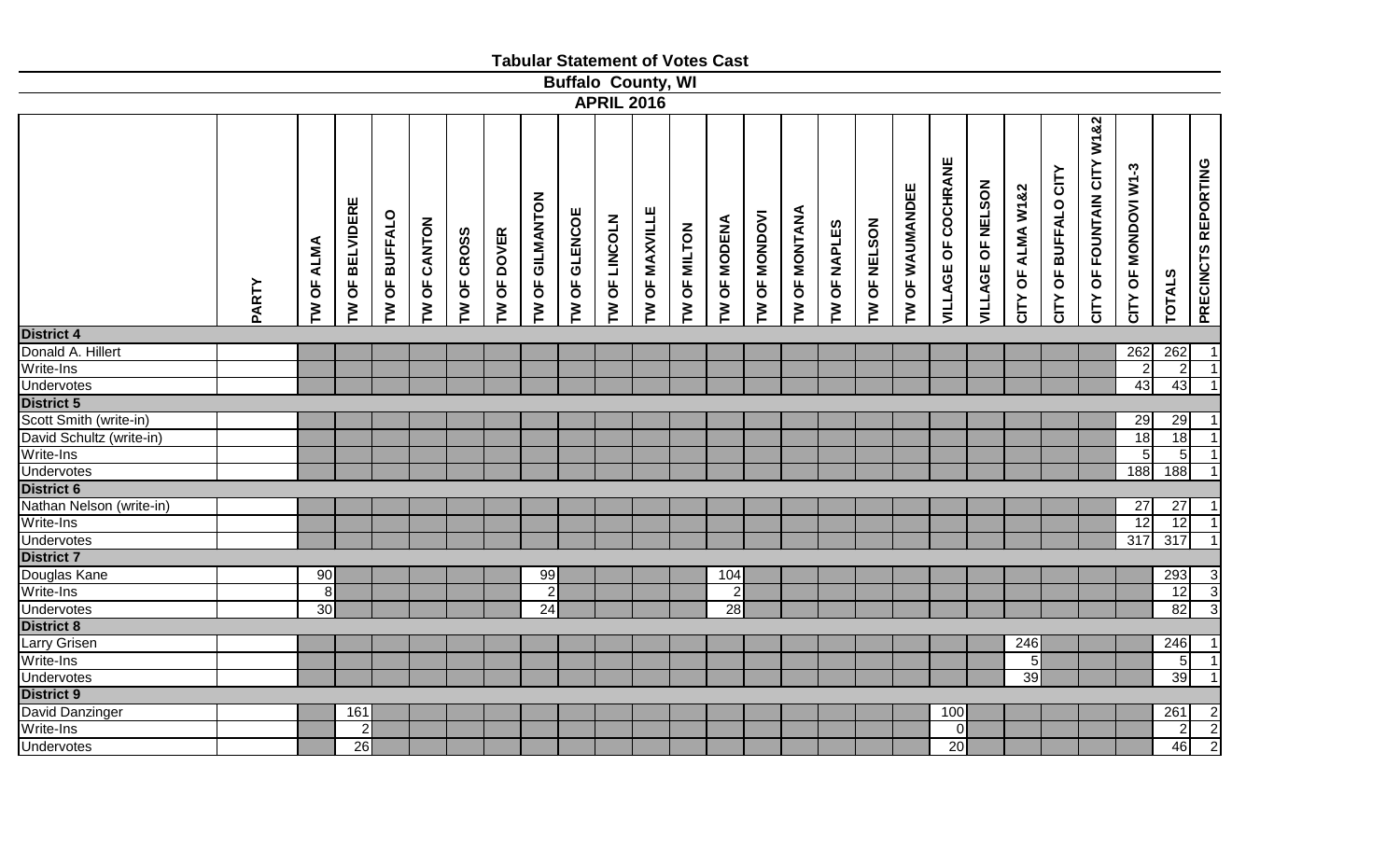|                              |       |                      |                                                  |                                                |              |               |                                     |                 |                           |                   |                | <b>Tabular Statement of Votes Cast</b> |                |                      |                |                |              |                 |                        |                   |                   |                      |                                  |                      |                |                     |
|------------------------------|-------|----------------------|--------------------------------------------------|------------------------------------------------|--------------|---------------|-------------------------------------|-----------------|---------------------------|-------------------|----------------|----------------------------------------|----------------|----------------------|----------------|----------------|--------------|-----------------|------------------------|-------------------|-------------------|----------------------|----------------------------------|----------------------|----------------|---------------------|
|                              |       |                      |                                                  |                                                |              |               |                                     |                 | <b>Buffalo County, WI</b> |                   |                |                                        |                |                      |                |                |              |                 |                        |                   |                   |                      |                                  |                      |                |                     |
|                              |       |                      |                                                  |                                                |              |               |                                     |                 |                           | <b>APRIL 2016</b> |                |                                        |                |                      |                |                |              |                 |                        |                   |                   |                      |                                  |                      |                |                     |
|                              | PARTY | <b>ALMA</b><br>TW OF | <b>BELVIDERE</b><br>$\overline{\mathsf{b}}$<br>ξ | <b>BUFFALO</b><br>$\overline{\mathsf{b}}$<br>Σ | TW OF CANTON | OF CROSS<br>ξ | <b>DOVER</b><br>$\overline{5}$<br>Σ | TW OF GILMANTON | OF GLENCOE<br>Σ           | OF LINCOLN<br>M   | TW OF MAXVILLE | TW OF MILTON                           | OF MODENA<br>ξ | <b>TW OF MONDOVI</b> | TW OF MONTANA  | OF NAPLES<br>ξ | TW OF NELSON | TW OF WAUMANDEE | OF COCHRANE<br>VILLAGE | VILLAGE OF NELSON | CITY OF ALMA W1&2 | CITY OF BUFFALO CITY | W1&2<br>OF FOUNTAIN CITY<br>CITY | CITY OF MONDOVI W1-3 | <b>TOTALS</b>  | PRECINCTS REPORTING |
| <b>District 10</b>           |       |                      |                                                  |                                                |              |               |                                     |                 |                           |                   |                |                                        |                |                      |                |                |              |                 |                        |                   |                   |                      |                                  |                      |                |                     |
| Nettie Rosenow               |       |                      |                                                  |                                                |              |               |                                     |                 |                           |                   |                | 150                                    |                |                      |                |                |              | 141             |                        |                   |                   |                      |                                  |                      | 291            |                     |
| Write-Ins                    |       |                      |                                                  |                                                |              |               |                                     |                 |                           |                   |                | 9                                      |                |                      |                |                |              | 8 <sup>1</sup>  |                        |                   |                   |                      |                                  |                      | 17             | $\frac{2}{2}$       |
| Undervotes                   |       |                      |                                                  |                                                |              |               |                                     |                 |                           |                   |                | 48                                     |                |                      |                |                |              | 52              |                        |                   |                   |                      |                                  |                      | 100            |                     |
| <b>District 11</b>           |       |                      |                                                  |                                                |              |               |                                     |                 |                           |                   |                |                                        |                |                      |                |                |              |                 |                        |                   |                   |                      |                                  |                      |                |                     |
| Dennis Bork                  |       |                      |                                                  |                                                |              |               |                                     |                 | 90                        | 64                |                |                                        |                |                      | 64             |                |              |                 |                        |                   |                   |                      |                                  |                      | 218            | $\overline{3}$      |
| Mike O'Connor                |       |                      |                                                  |                                                |              |               |                                     |                 | 81                        | 40                |                |                                        |                |                      | 39             |                |              |                 |                        |                   |                   |                      |                                  |                      | 160            |                     |
| Write-Ins                    |       |                      |                                                  |                                                |              |               |                                     |                 | $\overline{0}$            | $\overline{1}$    |                |                                        |                |                      | $\overline{0}$ |                |              |                 |                        |                   |                   |                      |                                  |                      | $\mathbf{1}$   | $\overline{3}$      |
| <b>Undervotes</b>            |       |                      |                                                  |                                                |              |               |                                     |                 | 18                        | $\overline{3}$    |                |                                        |                |                      | $\overline{3}$ |                |              |                 |                        |                   |                   |                      |                                  |                      | 24             | $\overline{3}$      |
| <b>District 12</b>           |       |                      |                                                  |                                                |              |               |                                     |                 |                           |                   |                |                                        |                |                      |                |                |              |                 |                        |                   |                   |                      |                                  |                      |                |                     |
| John B. Kriesel              |       |                      |                                                  |                                                |              |               |                                     |                 |                           |                   |                |                                        |                |                      |                |                |              |                 |                        |                   |                   | $\overline{333}$     |                                  |                      | 333            | $\mathbf{1}$        |
| Write-Ins                    |       |                      |                                                  |                                                |              |               |                                     |                 |                           |                   |                |                                        |                |                      |                |                |              |                 |                        |                   |                   | 11                   |                                  |                      | 11             | $\overline{1}$      |
| <b>Undervotes</b>            |       |                      |                                                  |                                                |              |               |                                     |                 |                           |                   |                |                                        |                |                      |                |                |              |                 |                        |                   |                   | 52                   |                                  |                      | 52             | $\mathbf{1}$        |
| <b>District 13</b>           |       |                      |                                                  |                                                |              |               |                                     |                 |                           |                   |                |                                        |                |                      |                |                |              |                 |                        |                   |                   |                      |                                  |                      |                |                     |
| Michael L. Taylor (write-in) |       |                      |                                                  |                                                |              |               |                                     |                 |                           |                   |                |                                        |                |                      |                |                |              |                 |                        |                   |                   |                      | 36                               |                      | 36             | $\mathbf{1}$        |
| Write-Ins                    |       |                      |                                                  |                                                |              |               |                                     |                 |                           |                   |                |                                        |                |                      |                |                |              |                 |                        |                   |                   |                      | 14                               |                      | 14             | $\overline{1}$      |
| <b>Undervotes</b>            |       |                      |                                                  |                                                |              |               |                                     |                 |                           |                   |                |                                        |                |                      |                |                |              |                 |                        |                   |                   |                      | 244                              |                      | 244            | $\overline{1}$      |
| District 14                  |       |                      |                                                  |                                                |              |               |                                     |                 |                           |                   |                |                                        |                |                      |                |                |              |                 |                        |                   |                   |                      |                                  |                      |                |                     |
| Mary Anne McMillan Urell     |       |                      |                                                  | 208                                            |              | 112           |                                     |                 |                           |                   |                |                                        |                |                      |                |                |              |                 |                        |                   |                   |                      |                                  |                      | 320            |                     |
| Write-Ins                    |       |                      |                                                  | 4                                              |              | 1             |                                     |                 |                           |                   |                |                                        |                |                      |                |                |              |                 |                        |                   |                   |                      |                                  |                      | 5 <sub>5</sub> | $\frac{2}{2}$       |
| <b>Undervotes</b>            |       |                      |                                                  | 54                                             |              | 22            |                                     |                 |                           |                   |                |                                        |                |                      |                |                |              |                 |                        |                   |                   |                      |                                  |                      | 76             |                     |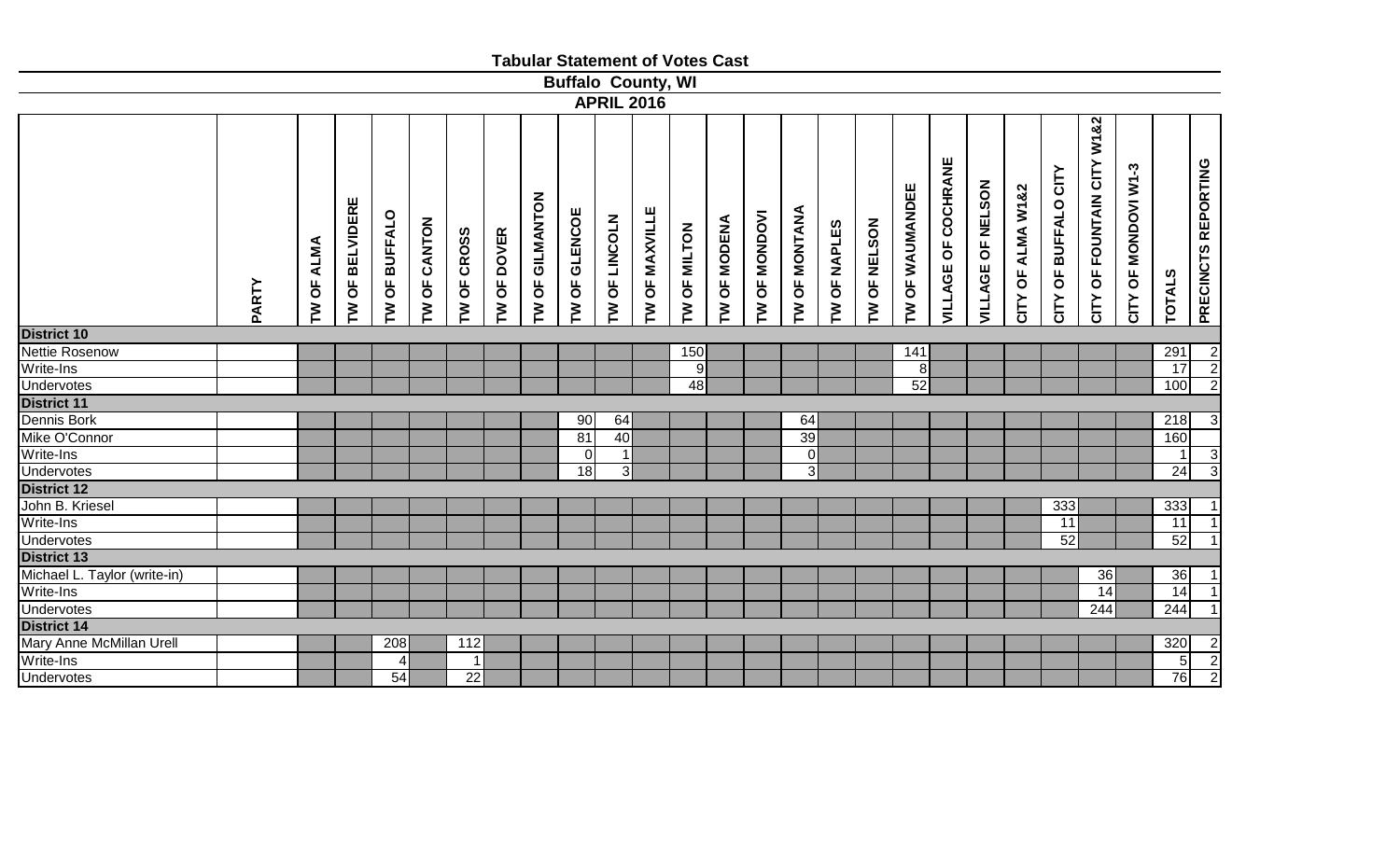|                                      |       |                     |                                         |                                                |              |               |                                                         |                                   |                 | <b>Tabular Statement of Votes Cast</b> |                |              |                       |                        |                                        |                |                |                 |                     |                   |                   |                                                           |                               |                      |                |                     |
|--------------------------------------|-------|---------------------|-----------------------------------------|------------------------------------------------|--------------|---------------|---------------------------------------------------------|-----------------------------------|-----------------|----------------------------------------|----------------|--------------|-----------------------|------------------------|----------------------------------------|----------------|----------------|-----------------|---------------------|-------------------|-------------------|-----------------------------------------------------------|-------------------------------|----------------------|----------------|---------------------|
|                                      |       |                     |                                         |                                                |              |               |                                                         |                                   |                 | <b>Buffalo County, WI</b>              |                |              |                       |                        |                                        |                |                |                 |                     |                   |                   |                                                           |                               |                      |                |                     |
|                                      |       |                     |                                         |                                                |              |               |                                                         |                                   |                 | <b>APRIL 2016</b>                      |                |              |                       |                        |                                        |                |                |                 |                     |                   |                   |                                                           |                               |                      |                |                     |
|                                      | PARTY | <b>OF ALMA</b><br>M | <b>BELVIDERE</b><br>$\overline{6}$<br>ξ | <b>BUFFALO</b><br>$\overline{\mathsf{b}}$<br>Σ | TW OF CANTON | OF CROSS<br>ξ | <b>DOVER</b><br>$\overline{\sigma}$<br>$\sum_{i=1}^{n}$ | OF GILMANTON<br>$\mathbf{\Sigma}$ | OF GLENCOE<br>ξ | LINCOLN<br>$\overline{6}$<br>M         | TW OF MAXVILLE | TW OF MILTON | <b>OF MODENA</b><br>ξ | <b>OF MONDOVI</b><br>ξ | <b>OF MONTANA</b><br>$\mathsf{\Sigma}$ | OF NAPLES<br>ξ | OF NELSON<br>ξ | TW OF WAUMANDEE | VILLAGE OF COCHRANE | VILLAGE OF NELSON | CITY OF ALMA W1&2 | CITY<br><b>BUFFALO</b><br>$\overline{\mathsf{b}}$<br>CITY | OF FOUNTAIN CITY W1&2<br>CITY | CITY OF MONDOVI W1-3 | <b>TOTALS</b>  | PRECINCTS REPORTING |
|                                      |       |                     |                                         |                                                |              |               |                                                         |                                   |                 |                                        |                |              |                       |                        |                                        |                |                |                 |                     |                   |                   |                                                           |                               |                      |                |                     |
| <b>Village of Cocchrane Trustee</b>  |       |                     |                                         |                                                |              |               |                                                         |                                   |                 |                                        |                |              |                       |                        |                                        |                |                |                 |                     |                   |                   |                                                           |                               |                      |                |                     |
| Kari Wilde                           |       |                     |                                         |                                                |              |               |                                                         |                                   |                 |                                        |                |              |                       |                        |                                        |                |                |                 | 86                  |                   |                   |                                                           |                               |                      | 86             | $\mathbf{1}$        |
| <b>Charles Speltz</b>                |       |                     |                                         |                                                |              |               |                                                         |                                   |                 |                                        |                |              |                       |                        |                                        |                |                |                 | 96                  |                   |                   |                                                           |                               |                      | 96             |                     |
| Dallas Dworschack                    |       |                     |                                         |                                                |              |               |                                                         |                                   |                 |                                        |                |              |                       |                        |                                        |                |                |                 | 71                  |                   |                   |                                                           |                               |                      | 71             |                     |
| Write-Ins                            |       |                     |                                         |                                                |              |               |                                                         |                                   |                 |                                        |                |              |                       |                        |                                        |                |                |                 | $\overline{5}$      |                   |                   |                                                           |                               |                      | 5              | $\overline{1}$      |
| <b>Undervotes</b>                    |       |                     |                                         |                                                |              |               |                                                         |                                   |                 |                                        |                |              |                       |                        |                                        |                |                |                 | 102                 |                   |                   |                                                           |                               |                      | 102            | $\overline{1}$      |
|                                      |       |                     |                                         |                                                |              |               |                                                         |                                   |                 |                                        |                |              |                       |                        |                                        |                |                |                 |                     |                   |                   |                                                           |                               |                      |                |                     |
| <b>Village of Nelson - President</b> |       |                     |                                         |                                                |              |               |                                                         |                                   |                 |                                        |                |              |                       |                        |                                        |                |                |                 |                     |                   |                   |                                                           |                               |                      |                |                     |
| <b>Elroy Brommer</b>                 |       |                     |                                         |                                                |              |               |                                                         |                                   |                 |                                        |                |              |                       |                        |                                        |                |                |                 |                     | 82                |                   |                                                           |                               |                      | 82             | $\mathbf{1}$        |
| Write-Ins                            |       |                     |                                         |                                                |              |               |                                                         |                                   |                 |                                        |                |              |                       |                        |                                        |                |                |                 |                     | $\overline{4}$    |                   |                                                           |                               |                      | $\overline{4}$ | $\overline{1}$      |
| <b>Undervotes</b>                    |       |                     |                                         |                                                |              |               |                                                         |                                   |                 |                                        |                |              |                       |                        |                                        |                |                |                 |                     | 10                |                   |                                                           |                               |                      | 10             | $\overline{1}$      |
| <b>Village of Nelson - Trustee</b>   |       |                     |                                         |                                                |              |               |                                                         |                                   |                 |                                        |                |              |                       |                        |                                        |                |                |                 |                     |                   |                   |                                                           |                               |                      |                |                     |
| Write-Ins                            |       |                     |                                         |                                                |              |               |                                                         |                                   |                 |                                        |                |              |                       |                        |                                        |                |                |                 |                     | 29                |                   |                                                           |                               |                      | 29             | $\vert$             |
| <b>Undervotes</b>                    |       |                     |                                         |                                                |              |               |                                                         |                                   |                 |                                        |                |              |                       |                        |                                        |                |                |                 |                     | $121$             |                   |                                                           |                               |                      | $121$          | $\overline{1}$      |
|                                      |       |                     |                                         |                                                |              |               |                                                         |                                   |                 |                                        |                |              |                       |                        |                                        |                |                |                 |                     |                   |                   |                                                           |                               |                      |                |                     |
| <b>City of Alma - Mayor</b>          |       |                     |                                         |                                                |              |               |                                                         |                                   |                 |                                        |                |              |                       |                        |                                        |                |                |                 |                     |                   |                   |                                                           |                               |                      |                |                     |
| Jim Wilkie                           |       |                     |                                         |                                                |              |               |                                                         |                                   |                 |                                        |                |              |                       |                        |                                        |                |                |                 |                     |                   | 253               |                                                           |                               |                      | 253            | $\vert$ 1           |
| Write-Ins                            |       |                     |                                         |                                                |              |               |                                                         |                                   |                 |                                        |                |              |                       |                        |                                        |                |                |                 |                     |                   | 5 <sub>l</sub>    |                                                           |                               |                      | 5              | $\overline{1}$      |
| <b>Undervotes</b>                    |       |                     |                                         |                                                |              |               |                                                         |                                   |                 |                                        |                |              |                       |                        |                                        |                |                |                 |                     |                   | 30                |                                                           |                               |                      | 30             | $\overline{1}$      |
| <b>Alderperson Ward 1</b>            |       |                     |                                         |                                                |              |               |                                                         |                                   |                 |                                        |                |              |                       |                        |                                        |                |                |                 |                     |                   |                   |                                                           |                               |                      |                |                     |
| Write-Ins                            |       |                     |                                         |                                                |              |               |                                                         |                                   |                 |                                        |                |              |                       |                        |                                        |                |                |                 |                     |                   | 32                |                                                           |                               |                      | 32             | $\overline{1}$      |
| <b>Undervotes</b>                    |       |                     |                                         |                                                |              |               |                                                         |                                   |                 |                                        |                |              |                       |                        |                                        |                |                |                 |                     |                   | 105               |                                                           |                               |                      | 105            | $\overline{1}$      |
| <b>Alderperson Ward 2</b>            |       |                     |                                         |                                                |              |               |                                                         |                                   |                 |                                        |                |              |                       |                        |                                        |                |                |                 |                     |                   |                   |                                                           |                               |                      |                |                     |
| <b>Mary Johnson</b>                  |       |                     |                                         |                                                |              |               |                                                         |                                   |                 |                                        |                |              |                       |                        |                                        |                |                |                 |                     |                   | 112               |                                                           |                               |                      | 112            | $\mathbf{1}$        |
| Write-Ins                            |       |                     |                                         |                                                |              |               |                                                         |                                   |                 |                                        |                |              |                       |                        |                                        |                |                |                 |                     |                   | 8 <sup>1</sup>    |                                                           |                               |                      | 8 <sup>1</sup> | 1                   |
| <b>Undervotes</b>                    |       |                     |                                         |                                                |              |               |                                                         |                                   |                 |                                        |                |              |                       |                        |                                        |                |                |                 |                     |                   | 35                |                                                           |                               |                      | 35             | $\vert$ 1           |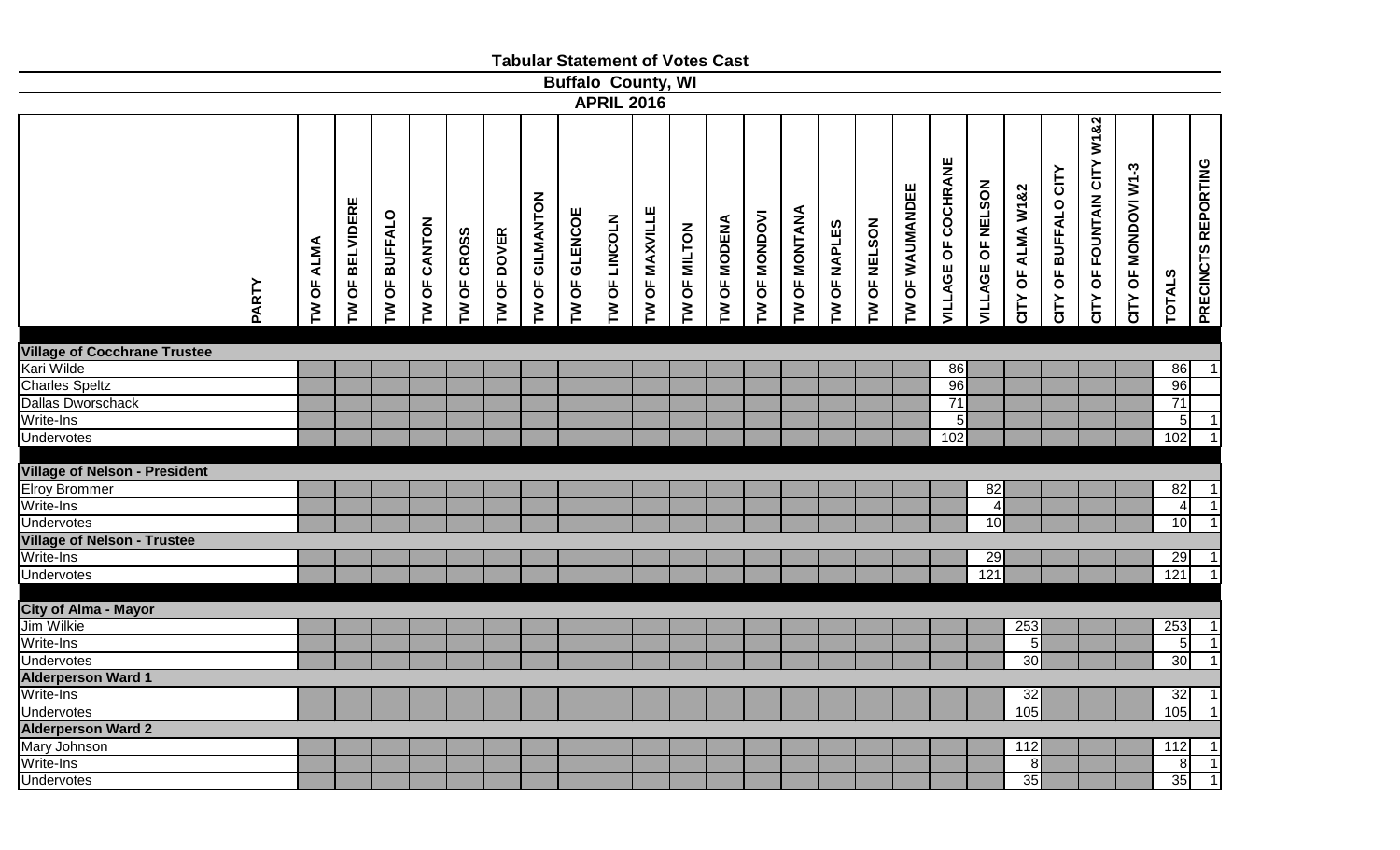|                                      |       |                      |                   |                                       |              |             |               |                 |                      | <b>Tabular Statement of Votes Cast</b> |                |              |                               |                 |                             |                               |                     |                 |                            |                   |                   |                         |                                                           |                      |                  |                     |
|--------------------------------------|-------|----------------------|-------------------|---------------------------------------|--------------|-------------|---------------|-----------------|----------------------|----------------------------------------|----------------|--------------|-------------------------------|-----------------|-----------------------------|-------------------------------|---------------------|-----------------|----------------------------|-------------------|-------------------|-------------------------|-----------------------------------------------------------|----------------------|------------------|---------------------|
|                                      |       |                      |                   |                                       |              |             |               |                 |                      | <b>Buffalo County, WI</b>              |                |              |                               |                 |                             |                               |                     |                 |                            |                   |                   |                         |                                                           |                      |                  |                     |
|                                      |       |                      |                   |                                       |              |             |               |                 |                      | <b>APRIL 2016</b>                      |                |              |                               |                 |                             |                               |                     |                 |                            |                   |                   |                         |                                                           |                      |                  |                     |
|                                      | PARTY | <b>ALMA</b><br>TW OF | OF BELVIDERE<br>ξ | <b>BUFFALO</b><br>$\overline{6}$<br>ξ | TW OF CANTON | TW OF CROSS | OF DOVER<br>ξ | TW OF GILMANTON | <b>IW OF GLENCOE</b> | OF LINCOLN<br>ξ                        | TW OF MAXVILLE | TW OF MILTON | OF MODENA<br>$\sum_{i=1}^{n}$ | OF MONDOVI<br>ξ | <b>OF MONTANA</b><br>$\geq$ | OF NAPLES<br>$\sum_{i=1}^{n}$ | <b>TW OF NELSON</b> | TW OF WAUMANDEE | <b>VILLAGE OF COCHRANE</b> | VILLAGE OF NELSON | CITY OF ALMA W1&2 | OF BUFFALO CITY<br>CITY | W1&2<br>CITY<br><b>FOUNTAIN</b><br>$\overline{5}$<br>CITY | CITY OF MONDOVI W1-3 | <b>TOTALS</b>    | PRECINCTS REPORTING |
|                                      |       |                      |                   |                                       |              |             |               |                 |                      |                                        |                |              |                               |                 |                             |                               |                     |                 |                            |                   |                   |                         |                                                           |                      |                  |                     |
| <b>City of Buffalo City - Mayor</b>  |       |                      |                   |                                       |              |             |               |                 |                      |                                        |                |              |                               |                 |                             |                               |                     |                 |                            |                   |                   |                         |                                                           |                      |                  |                     |
| Russell Lorenz, Jr.                  |       |                      |                   |                                       |              |             |               |                 |                      |                                        |                |              |                               |                 |                             |                               |                     |                 |                            |                   |                   | 342                     |                                                           |                      | 342              | $\mathbf{1}$        |
| Write-Ins                            |       |                      |                   |                                       |              |             |               |                 |                      |                                        |                |              |                               |                 |                             |                               |                     |                 |                            |                   |                   | 8 <sup>1</sup>          |                                                           |                      | $\infty$         | $\mathbf{1}$        |
| <b>Undervotes</b>                    |       |                      |                   |                                       |              |             |               |                 |                      |                                        |                |              |                               |                 |                             |                               |                     |                 |                            |                   |                   | 46                      |                                                           |                      | 46               | $\overline{1}$      |
| <b>Alderperson</b>                   |       |                      |                   |                                       |              |             |               |                 |                      |                                        |                |              |                               |                 |                             |                               |                     |                 |                            |                   |                   |                         |                                                           |                      |                  |                     |
| <b>Ben Holien</b>                    |       |                      |                   |                                       |              |             |               |                 |                      |                                        |                |              |                               |                 |                             |                               |                     |                 |                            |                   |                   | 317                     |                                                           |                      | 317              | $\mathbf{1}$        |
| Write-Ins                            |       |                      |                   |                                       |              |             |               |                 |                      |                                        |                |              |                               |                 |                             |                               |                     |                 |                            |                   |                   | 12                      |                                                           |                      | 12               | $\overline{1}$      |
| <b>Undervotes</b>                    |       |                      |                   |                                       |              |             |               |                 |                      |                                        |                |              |                               |                 |                             |                               |                     |                 |                            |                   |                   | 339                     |                                                           |                      | 339              | $\overline{1}$      |
|                                      |       |                      |                   |                                       |              |             |               |                 |                      |                                        |                |              |                               |                 |                             |                               |                     |                 |                            |                   |                   |                         |                                                           |                      |                  |                     |
| <b>City of Fountain City - Mayor</b> |       |                      |                   |                                       |              |             |               |                 |                      |                                        |                |              |                               |                 |                             |                               |                     |                 |                            |                   |                   |                         |                                                           |                      |                  |                     |
| Kevin Hutter                         |       |                      |                   |                                       |              |             |               |                 |                      |                                        |                |              |                               |                 |                             |                               |                     |                 |                            |                   |                   |                         | 209                                                       |                      | 209              | 1                   |
| Write-Ins                            |       |                      |                   |                                       |              |             |               |                 |                      |                                        |                |              |                               |                 |                             |                               |                     |                 |                            |                   |                   |                         | 35                                                        |                      | 35               | $\overline{1}$      |
| <b>Undervotes</b>                    |       |                      |                   |                                       |              |             |               |                 |                      |                                        |                |              |                               |                 |                             |                               |                     |                 |                            |                   |                   |                         | 50                                                        |                      | 50               | $\overline{1}$      |
| <b>Alderperson Ward 1</b>            |       |                      |                   |                                       |              |             |               |                 |                      |                                        |                |              |                               |                 |                             |                               |                     |                 |                            |                   |                   |                         |                                                           |                      |                  |                     |
| Solomon Simon                        |       |                      |                   |                                       |              |             |               |                 |                      |                                        |                |              |                               |                 |                             |                               |                     |                 |                            |                   |                   |                         | 115                                                       |                      | $\overline{115}$ |                     |
| Kevin Hutter                         |       |                      |                   |                                       |              |             |               |                 |                      |                                        |                |              |                               |                 |                             |                               |                     |                 |                            |                   |                   |                         | 48                                                        |                      | 48               | $\mathbf{1}$        |
| Write-Ins                            |       |                      |                   |                                       |              |             |               |                 |                      |                                        |                |              |                               |                 |                             |                               |                     |                 |                            |                   |                   |                         | $\mathbf{3}$                                              |                      | 3                | $\overline{1}$      |
| <b>Undervotes</b>                    |       |                      |                   |                                       |              |             |               |                 |                      |                                        |                |              |                               |                 |                             |                               |                     |                 |                            |                   |                   |                         | 16                                                        |                      | 16               | $\overline{1}$      |
| <b>Alderperson Ward 2</b>            |       |                      |                   |                                       |              |             |               |                 |                      |                                        |                |              |                               |                 |                             |                               |                     |                 |                            |                   |                   |                         |                                                           |                      |                  |                     |
| <b>Barb Schmidtknecht</b>            |       |                      |                   |                                       |              |             |               |                 |                      |                                        |                |              |                               |                 |                             |                               |                     |                 |                            |                   |                   |                         | 95                                                        |                      | 95               | $\mathbf{1}$        |
| Write-Ins                            |       |                      |                   |                                       |              |             |               |                 |                      |                                        |                |              |                               |                 |                             |                               |                     |                 |                            |                   |                   |                         | 9                                                         |                      | 9                | $\mathbf{1}$        |
| <b>Undervotes</b>                    |       |                      |                   |                                       |              |             |               |                 |                      |                                        |                |              |                               |                 |                             |                               |                     |                 |                            |                   |                   |                         | $\overline{7}$                                            |                      | $\overline{7}$   | $\overline{1}$      |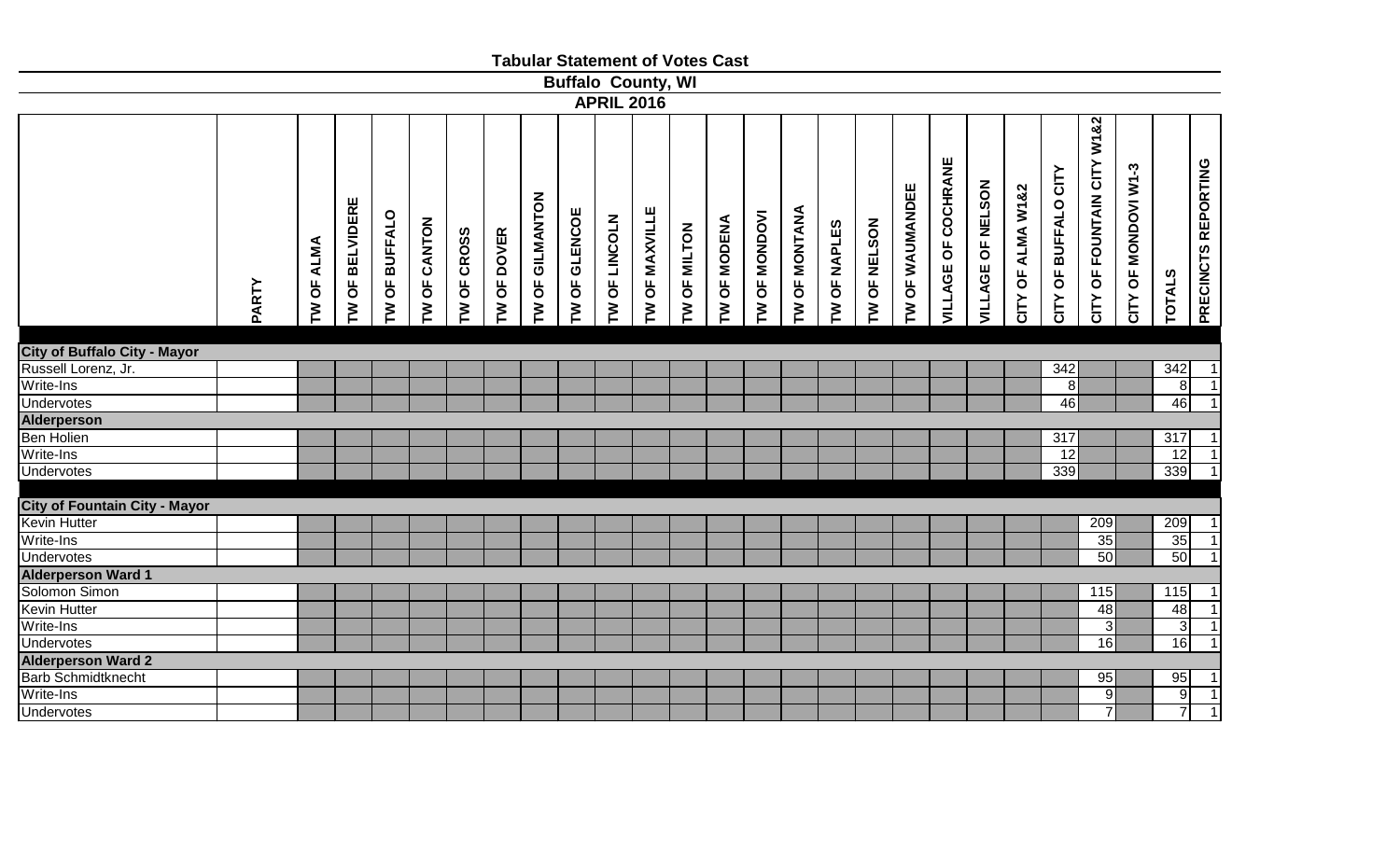|                                |       |            |                                                         |                      |              |             |             |                 |               | <b>Tabular Statement of Votes Cast</b> |                |              |                |                      |                |              |                |                 |                            |                   |                   |                      |                               |                      |                |                          |
|--------------------------------|-------|------------|---------------------------------------------------------|----------------------|--------------|-------------|-------------|-----------------|---------------|----------------------------------------|----------------|--------------|----------------|----------------------|----------------|--------------|----------------|-----------------|----------------------------|-------------------|-------------------|----------------------|-------------------------------|----------------------|----------------|--------------------------|
|                                |       |            |                                                         |                      |              |             |             |                 |               | <b>Buffalo County, WI</b>              |                |              |                |                      |                |              |                |                 |                            |                   |                   |                      |                               |                      |                |                          |
|                                |       |            |                                                         |                      |              |             |             |                 |               | <b>APRIL 2016</b>                      |                |              |                |                      |                |              |                |                 |                            |                   |                   |                      |                               |                      |                |                          |
|                                | PARTY | TW OF ALMA | <b>BELVIDERE</b><br>$\overline{6}$<br>$\mathsf{\Sigma}$ | <b>TW OF BUFFALO</b> | TW OF CANTON | TW OF CROSS | TW OF DOVER | TW OF GILMANTON | TW OF GLENCOE | OF LINCOLN<br>ξ                        | TW OF MAXVILLE | TW OF MILTON | TW OF MODENA   | <b>TW OF MONDOVI</b> | TW OF MONTANA  | TW OF NAPLES | TW OF NELSON   | TW OF WAUMANDEE | <b>VILLAGE OF COCHRANE</b> | VILLAGE OF NELSON | CITY OF ALMA W1&2 | CITY OF BUFFALO CITY | W1&2<br>CITY OF FOUNTAIN CITY | CITY OF MONDOVI W1-3 | <b>TOTALS</b>  | PRECINCTS REPORTING      |
|                                |       |            |                                                         |                      |              |             |             |                 |               |                                        |                |              |                |                      |                |              |                |                 |                            |                   |                   |                      |                               |                      |                |                          |
| <b>City of Mondovi - Mayor</b> |       |            |                                                         |                      |              |             |             |                 |               |                                        |                |              |                |                      |                |              |                |                 |                            |                   |                   |                      |                               |                      |                |                          |
| Treig Eugene Pronschinske      |       |            |                                                         |                      |              |             |             |                 |               |                                        |                |              |                |                      |                |              |                |                 |                            |                   |                   |                      |                               | 475                  | 475            | $\mathbf{1}$             |
| <b>Teresa Schofield</b>        |       |            |                                                         |                      |              |             |             |                 |               |                                        |                |              |                |                      |                |              |                |                 |                            |                   |                   |                      |                               | 385                  | 385            | $\overline{1}$           |
| Write-Ins                      |       |            |                                                         |                      |              |             |             |                 |               |                                        |                |              |                |                      |                |              |                |                 |                            |                   |                   |                      |                               | 2                    | $\overline{2}$ | $\overline{1}$           |
| <b>Undervotes</b>              |       |            |                                                         |                      |              |             |             |                 |               |                                        |                |              |                |                      |                |              |                |                 |                            |                   |                   |                      |                               | 41                   | 41             | $\mathbf{1}$             |
| <b>Alderperson Ward 1</b>      |       |            |                                                         |                      |              |             |             |                 |               |                                        |                |              |                |                      |                |              |                |                 |                            |                   |                   |                      |                               |                      |                |                          |
| Sara J. Erickson               |       |            |                                                         |                      |              |             |             |                 |               |                                        |                |              |                |                      |                |              |                |                 |                            |                   |                   |                      |                               | 258                  | 258            |                          |
| Write-Ins                      |       |            |                                                         |                      |              |             |             |                 |               |                                        |                |              |                |                      |                |              |                |                 |                            |                   |                   |                      |                               | 16                   | 16             | $\overline{1}$           |
| Undervotes                     |       |            |                                                         |                      |              |             |             |                 |               |                                        |                |              |                |                      |                |              |                |                 |                            |                   |                   |                      |                               | 33                   | 33             | $\overline{1}$           |
| <b>Alderperson Ward 2</b>      |       |            |                                                         |                      |              |             |             |                 |               |                                        |                |              |                |                      |                |              |                |                 |                            |                   |                   |                      |                               |                      |                |                          |
| David A. Schultz               |       |            |                                                         |                      |              |             |             |                 |               |                                        |                |              |                |                      |                |              |                |                 |                            |                   |                   |                      |                               | 132                  | 132            | $\mathbf{1}$             |
| <b>Shirley Conrad</b>          |       |            |                                                         |                      |              |             |             |                 |               |                                        |                |              |                |                      |                |              |                |                 |                            |                   |                   |                      |                               | 93                   | 93             | $\overline{1}$           |
| Write-Ins                      |       |            |                                                         |                      |              |             |             |                 |               |                                        |                |              |                |                      |                |              |                |                 |                            |                   |                   |                      |                               | $\mathcal{D}$        | $\overline{2}$ | $\overline{1}$           |
| Undervotes                     |       |            |                                                         |                      |              |             |             |                 |               |                                        |                |              |                |                      |                |              |                |                 |                            |                   |                   |                      |                               | 13                   | 13             | $\overline{1}$           |
| <b>Alderperson Ward 3</b>      |       |            |                                                         |                      |              |             |             |                 |               |                                        |                |              |                |                      |                |              |                |                 |                            |                   |                   |                      |                               |                      |                |                          |
| Jacob T. Avery                 |       |            |                                                         |                      |              |             |             |                 |               |                                        |                |              |                |                      |                |              |                |                 |                            |                   |                   |                      |                               | 175                  | 175            |                          |
| Todd R. LaDuke                 |       |            |                                                         |                      |              |             |             |                 |               |                                        |                |              |                |                      |                |              |                |                 |                            |                   |                   |                      |                               | 157                  | 157            | $\overline{\phantom{a}}$ |
| Write-Ins                      |       |            |                                                         |                      |              |             |             |                 |               |                                        |                |              |                |                      |                |              |                |                 |                            |                   |                   |                      |                               | $\overline{2}$       | $\overline{2}$ | $\overline{1}$           |
| Undervotes                     |       |            |                                                         |                      |              |             |             |                 |               |                                        |                |              |                |                      |                |              |                |                 |                            |                   |                   |                      |                               | $\overline{22}$      | 22             | $\overline{1}$           |
| <b>Alma School Board</b>       |       |            |                                                         |                      |              |             |             |                 |               |                                        |                |              |                |                      |                |              |                |                 |                            |                   |                   |                      |                               |                      |                |                          |
| <b>Joseph Mlinar</b>           |       | 73         | 38                                                      |                      |              |             |             |                 |               | 60                                     |                |              | $6 \mid$       |                      | 31             |              | 79             | οI              |                            | 63                | 224               |                      |                               |                      | 546            |                          |
| Write-Ins                      |       | 10         | $\vert$ 1                                               |                      |              |             |             |                 |               | 8                                      |                |              | $\overline{0}$ |                      | $\overline{0}$ |              | $\overline{3}$ | $\overline{0}$  |                            | $\overline{4}$    | $\overline{7}$    |                      |                               |                      | 33             | $\frac{1}{9}$            |
| <b>Undervotes</b>              |       | 31         | 5                                                       |                      |              |             |             |                 |               | 19                                     |                |              | $\overline{5}$ |                      | $\overline{0}$ |              | 17             | $\overline{2}$  |                            | 11                | 59                |                      |                               |                      | 149            |                          |
|                                |       |            |                                                         |                      |              |             |             |                 |               |                                        |                |              |                |                      |                |              |                |                 |                            |                   |                   |                      |                               |                      |                |                          |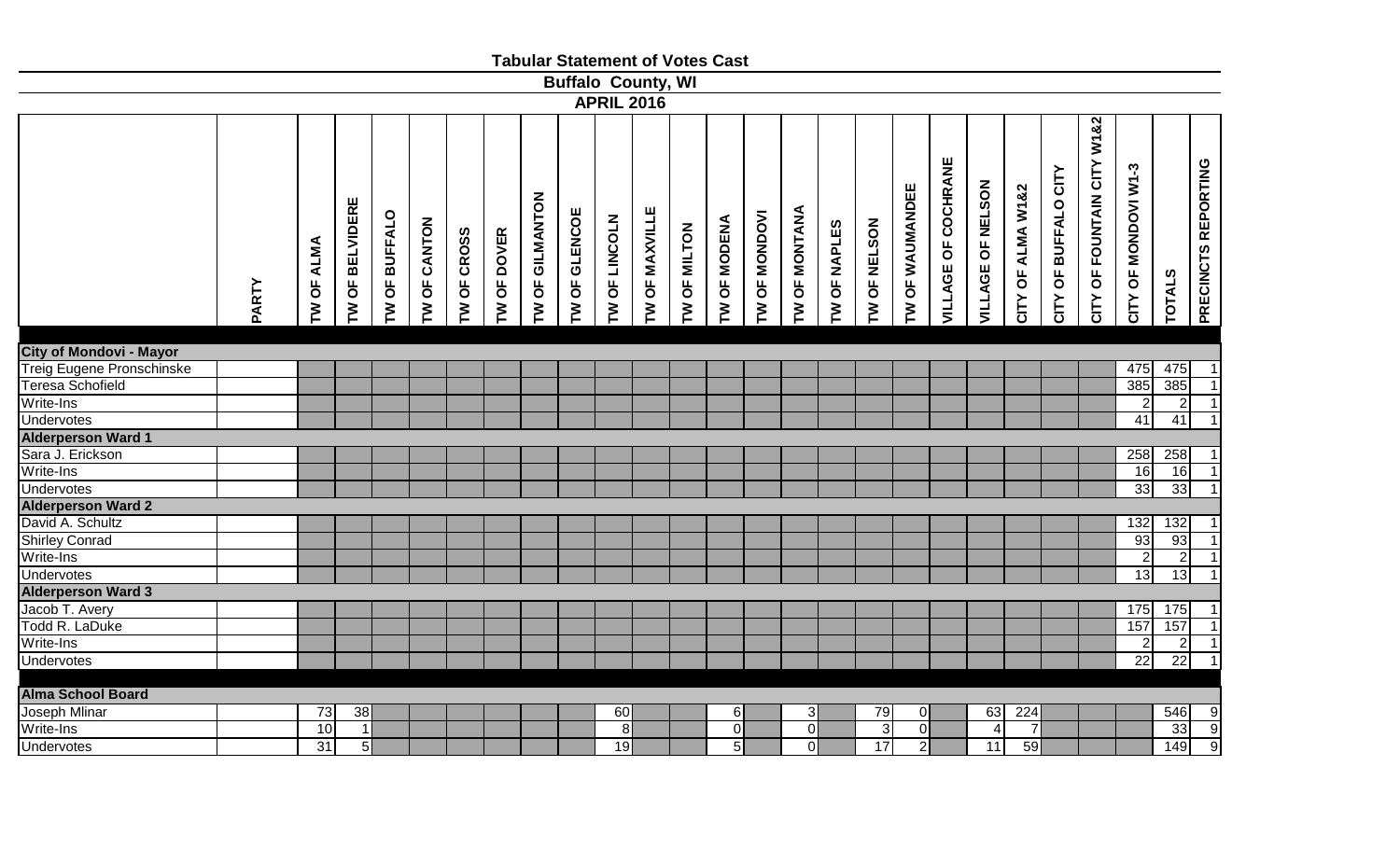|                                    |              |            |                   |                                                |                 |                  |               |                 |                |                                |                           | <b>Tabular Statement of Votes Cast</b> |                                      |                 |                 |                |              |                 |                     |                   |                   |                         |                            |                      |                |                         |
|------------------------------------|--------------|------------|-------------------|------------------------------------------------|-----------------|------------------|---------------|-----------------|----------------|--------------------------------|---------------------------|----------------------------------------|--------------------------------------|-----------------|-----------------|----------------|--------------|-----------------|---------------------|-------------------|-------------------|-------------------------|----------------------------|----------------------|----------------|-------------------------|
|                                    |              |            |                   |                                                |                 |                  |               |                 |                |                                | <b>Buffalo County, WI</b> |                                        |                                      |                 |                 |                |              |                 |                     |                   |                   |                         |                            |                      |                |                         |
|                                    |              |            |                   |                                                |                 |                  |               |                 |                |                                | <b>APRIL 2016</b>         |                                        |                                      |                 |                 |                |              |                 |                     |                   |                   |                         |                            |                      |                |                         |
|                                    | <b>PARTY</b> | TW OF ALMA | OF BELVIDERE<br>M | <b>BUFFALO</b><br>$\overline{\mathsf{b}}$<br>ξ | TW OF CANTON    | TW OF CROSS      | OF DOVER<br>M | TW OF GILMANTON | TW OF GLENCOE  | OF LINCOLN<br>$\sum_{i=1}^{n}$ | TW OF MAXVILLE            | TW OF MILTON                           | <b>OF MODENA</b><br>$\sum_{i=1}^{n}$ | OF MONDOVI<br>M | TW OF MONTANA   | OF NAPLES<br>M | TW OF NELSON | TW OF WAUMANDEE | VILLAGE OF COCHRANE | VILLAGE OF NELSON | CITY OF ALMA W1&2 | OF BUFFALO CITY<br>CITY | CITY OF FOUNTAIN CITY W182 | CITY OF MONDOVI W1-3 | <b>TOTALS</b>  | PRECINCTS REPORTING     |
| <b>Arcadia School Board</b>        |              |            |                   |                                                |                 |                  |               |                 |                |                                |                           |                                        |                                      |                 |                 |                |              |                 |                     |                   |                   |                         |                            |                      |                |                         |
| Loren J. Wolfe                     |              |            |                   |                                                |                 | 5 <sub>l</sub>   |               |                 | 125            |                                |                           |                                        |                                      |                 | 45              |                |              | 74              |                     |                   |                   |                         |                            |                      | 249            | $\overline{4}$          |
| Dana Conrad                        |              |            |                   |                                                |                 | $\overline{3}$   |               |                 | 79             |                                |                           |                                        |                                      |                 | 34              |                |              | 38              |                     |                   |                   |                         |                            |                      | 154            | $\overline{\mathbf{r}}$ |
| <b>Paul Servais</b>                |              |            |                   |                                                |                 | $\blacktriangle$ |               |                 | 125            |                                |                           |                                        |                                      |                 | 39              |                |              | 52              |                     |                   |                   |                         |                            |                      | 220            | $\overline{4}$          |
| David Frahm                        |              |            |                   |                                                |                 | $\overline{0}$   |               |                 | 54             |                                |                           |                                        |                                      |                 | $\overline{27}$ |                |              | $\overline{20}$ |                     |                   |                   |                         |                            |                      | 101            | $\overline{\mathbf{A}}$ |
| <b>Rodney Walters</b>              |              |            |                   |                                                |                 | $\mathbf{1}$     |               |                 | 111            |                                |                           |                                        |                                      |                 | 31              |                |              | 36              |                     |                   |                   |                         |                            |                      | 179            | $\overline{4}$          |
| Write-Ins                          |              |            |                   |                                                |                 | $\overline{0}$   |               |                 | $\overline{0}$ |                                |                           |                                        |                                      |                 | $\overline{0}$  |                |              | 0               |                     |                   |                   |                         |                            |                      | $\overline{0}$ | $\overline{4}$          |
| Undervotes                         |              |            |                   |                                                |                 | $\overline{2}$   |               |                 | 73             |                                |                           |                                        |                                      |                 | 25              |                |              | 41              |                     |                   |                   |                         |                            |                      | 141            | $\overline{4}$          |
|                                    |              |            |                   |                                                |                 |                  |               |                 |                |                                |                           |                                        |                                      |                 |                 |                |              |                 |                     |                   |                   |                         |                            |                      |                |                         |
| <b>CFC School Board</b>            |              |            |                   |                                                |                 |                  |               |                 |                |                                |                           |                                        |                                      |                 |                 |                |              |                 |                     |                   |                   |                         |                            |                      |                |                         |
| Don Baloun                         |              |            | 109               | 144                                            |                 | 88               |               |                 |                | 0                              |                           | 145                                    |                                      |                 | 9               |                |              | 78              | 85                  |                   | $\overline{0}$    | 232                     | 169                        |                      | 1059 11        |                         |
| Ed Callahan                        |              |            | 85                | 156                                            |                 | 91               |               |                 |                | $\overline{0}$                 |                           | 139                                    |                                      |                 | $\overline{7}$  |                |              | 68              | 81                  |                   | $\overline{0}$    | 242                     | 188                        |                      | 1057           | $\boxed{11}$            |
| Rita Greshik                       |              |            | 119               | 193                                            |                 | 99               |               |                 |                | 0                              |                           | 162                                    |                                      |                 | 13              |                |              | 86              | 94                  |                   | $\overline{0}$    | 297                     | 228                        |                      | 1291 11        |                         |
| Write-Ins                          |              |            | $\overline{7}$    | 8                                              |                 | $\boldsymbol{9}$ |               |                 |                | 0                              |                           | 17                                     |                                      |                 | 1               |                |              | $\overline{13}$ | $\overline{7}$      |                   | $\overline{0}$    | 18                      | $\overline{22}$            |                      | $102$ 11       |                         |
| <b>Undervotes</b>                  |              |            | 115               | 297                                            |                 | 100              |               |                 |                | $\Omega$                       |                           | 158                                    |                                      |                 | 12              |                |              | 91              | 93                  |                   | $\overline{0}$    | 399                     | 275                        |                      | 1540 11        |                         |
|                                    |              |            |                   |                                                |                 |                  |               |                 |                |                                |                           |                                        |                                      |                 |                 |                |              |                 |                     |                   |                   |                         |                            |                      |                |                         |
| <b>Durand School Board Dist. 1</b> |              |            |                   |                                                |                 |                  |               |                 |                |                                |                           |                                        |                                      |                 |                 |                |              |                 |                     |                   |                   |                         |                            |                      |                |                         |
| Paul Hoch                          |              |            |                   |                                                | 20              |                  |               |                 |                |                                | 100                       |                                        | 27                                   |                 |                 |                | 87           |                 |                     | 19                |                   |                         |                            |                      | 253            | $\overline{5}$          |
| Write-Ins                          |              |            |                   |                                                | $\overline{0}$  |                  |               |                 |                |                                | $\overline{1}$            |                                        | 0                                    |                 |                 |                | $\mathbf 0$  |                 |                     | $\overline{0}$    |                   |                         |                            |                      | $\mathbf{1}$   | $\overline{5}$          |
| <b>Undervotes</b>                  |              |            |                   |                                                | $\overline{3}$  |                  |               |                 |                |                                | 28                        |                                        | $\overline{9}$                       |                 |                 |                | $\,6\,$      |                 |                     | $\overline{3}$    |                   |                         |                            |                      | 49             | $\overline{5}$          |
| <b>Durand School Board Dist. 4</b> |              |            |                   |                                                |                 |                  |               |                 |                |                                |                           |                                        |                                      |                 |                 |                |              |                 |                     |                   |                   |                         |                            |                      |                |                         |
| Jason W. Weisenbeck                |              |            |                   |                                                | $\overline{22}$ |                  |               |                 |                |                                | 105                       |                                        | 31                                   |                 |                 |                | 82           |                 |                     | 20                |                   |                         |                            |                      | 260            |                         |
| Write-Ins                          |              |            |                   |                                                | $\overline{0}$  |                  |               |                 |                |                                | -1                        |                                        | 0                                    |                 |                 |                | $\mathbf 0$  |                 |                     | $\overline{0}$    |                   |                         |                            |                      | $\overline{1}$ |                         |
| <b>Undervotes</b>                  |              |            |                   |                                                | 1 <sup>1</sup>  |                  |               |                 |                |                                | 21                        |                                        | $\overline{5}$                       |                 |                 |                | 11           |                 |                     | $\overline{2}$    |                   |                         |                            |                      | 40             | $\frac{5}{5}$           |